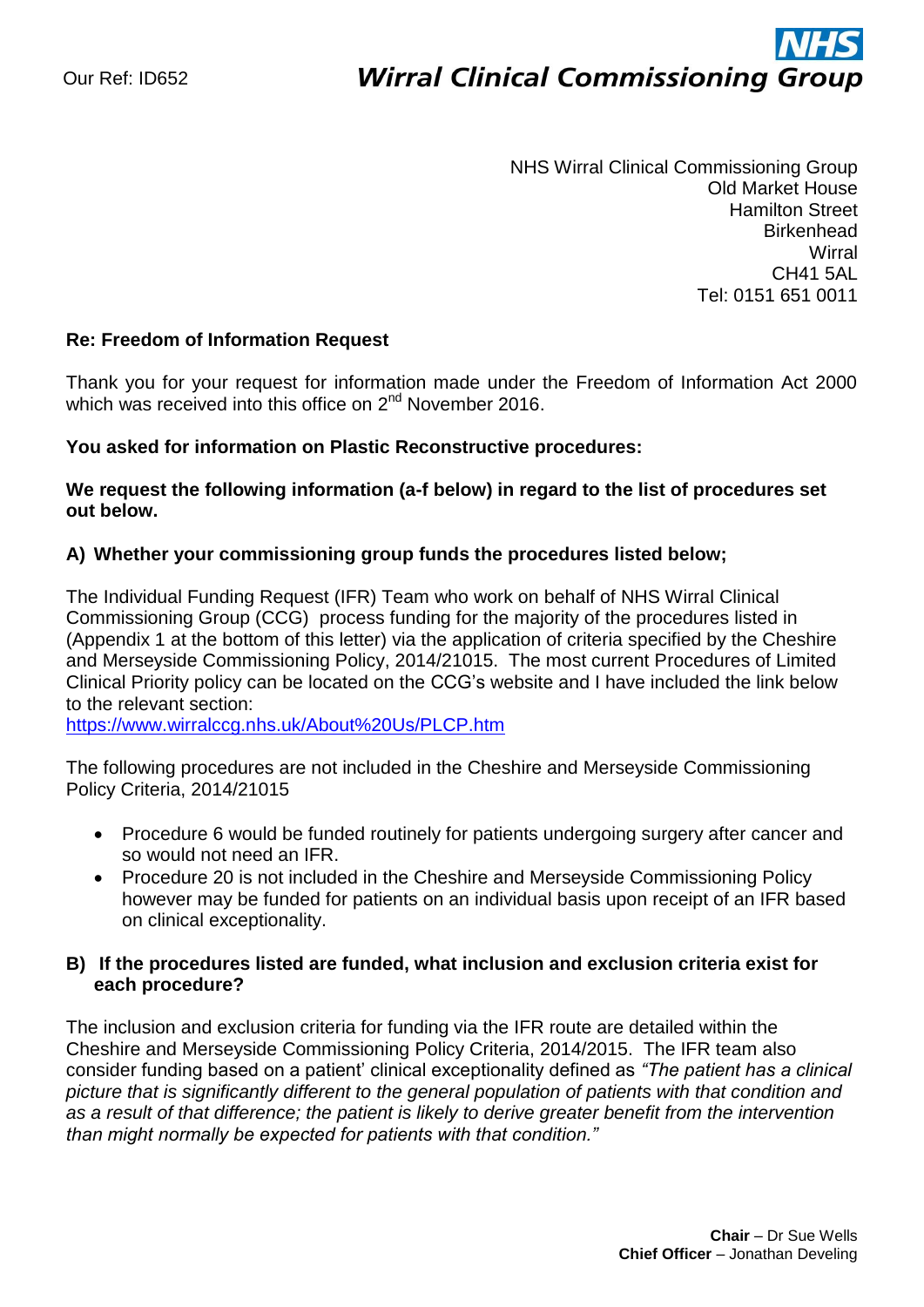## **C) If a procedure is not listed does this mean it is funded?**

If a procedure is not listed within the Cheshire and Merseyside Commissioning Policy, 2014/2015, it may be that the procedure is considered via an alternative route or via a contract held with NHS Wirral CCG.

#### **D) If criteria exist how were these developed and what evidence base was used in the development of these criteria?**

The commissioning policy was developed after rigorous review of current evidence and guidance and in collaboration with primary and secondary care colleagues.

As described within the introduction section of the Cheshire and Merseyside Commissioning Policy, 2014/2015 the existing criteria were developed on the basis that Cheshire and Merseyside CCGs have had regard to relevant legal obligations and national guidance, including their duties under the National Health Service Act 2006, the Health and Social Care Act 2012 and the National Health Service Commissioning Board and Clinical Commissioning Groups (Responsibilities and Standing Rules) Regulations 2012; the Joint Strategic Needs Assessment; and relevant guidance issued by NHS England.

### **E) Was a plastic surgeon included in the process of developing the criteria?**

Plastic surgeons were invited to comment and contribute at several stages of the development process.

#### **F) If a procedure is not funded what if any means of challenge is available to the patient or their advocate?**

In order to respond to this question, NHS Wirral Clinical Commissioning Group have made an assumption of 'not funded' to mean if the decision was declined and we have therefore based our answer in that regard.

If the patient (via their referring clinician) wishes to challenge a decision made following the IFR process that has been undertaken, an Appeal Panel may be convened. The appeal is to be made by the referring clinician indicating which of the following points is considered to be the grounds for appeal.

The Appeal Panel may consider appeals against the decision of the IFR Panel, and specifically whether:

- The original IFR Panel acted fairly and followed the CCG procedures and policies for commissioning Individual Funding Requests;
- The IFR Panel considered all relevant factors and did not take into account irrelevant factors;
- The IFR Panel made a 'reasonable' decision in the circumstances i.e. not irrational or perverse;
- There was any important relevant clinical information that the IFR Panel was not aware of when it made its decision.

Where there is additional information, complex clinical factors, or where further clinical advice/other specialist information is required before a decision could be fairly reached, the Appeal Panel will refer the case back to the IFR Panel for further consideration.